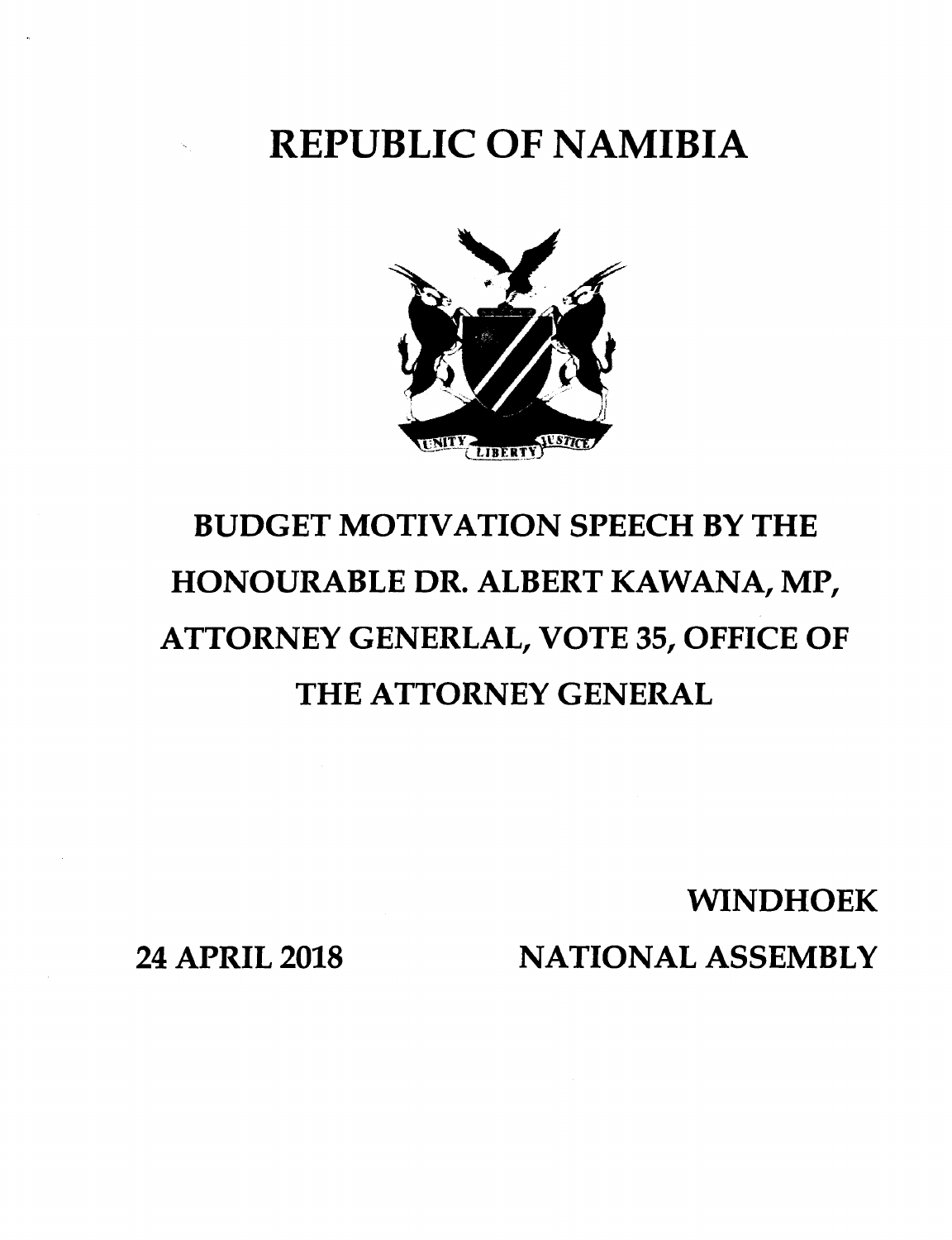- 1. Honourable Chairperson of the Whole House Committee, I rise with humility to motivate Vote 35, Office of the Attorney - General.
- 2. The legal profession all over the World is one of the professions which is looked at with great suspicion by some individuals. Lawyers are often described as **State licensed professional liars** who have a habit of benefiting from the proceeds of crime. It is said that when a criminal steals money and is arrested, he or she hires a lawyer to defend him or her. Once the criminal is acquitted, the stolen money is shared with a lawyer in the form of legal fees.
- 3. In this manner, lawyers are regarded as financial mercenaries. The moment they realise that the prospects of acquittal are slim and, therefore, the client will be unable to pay legal fees, they are often heard telling the judge that they are not properly briefed, a lawyer's terminology which means they withdraw from the case because they are not paid by the client.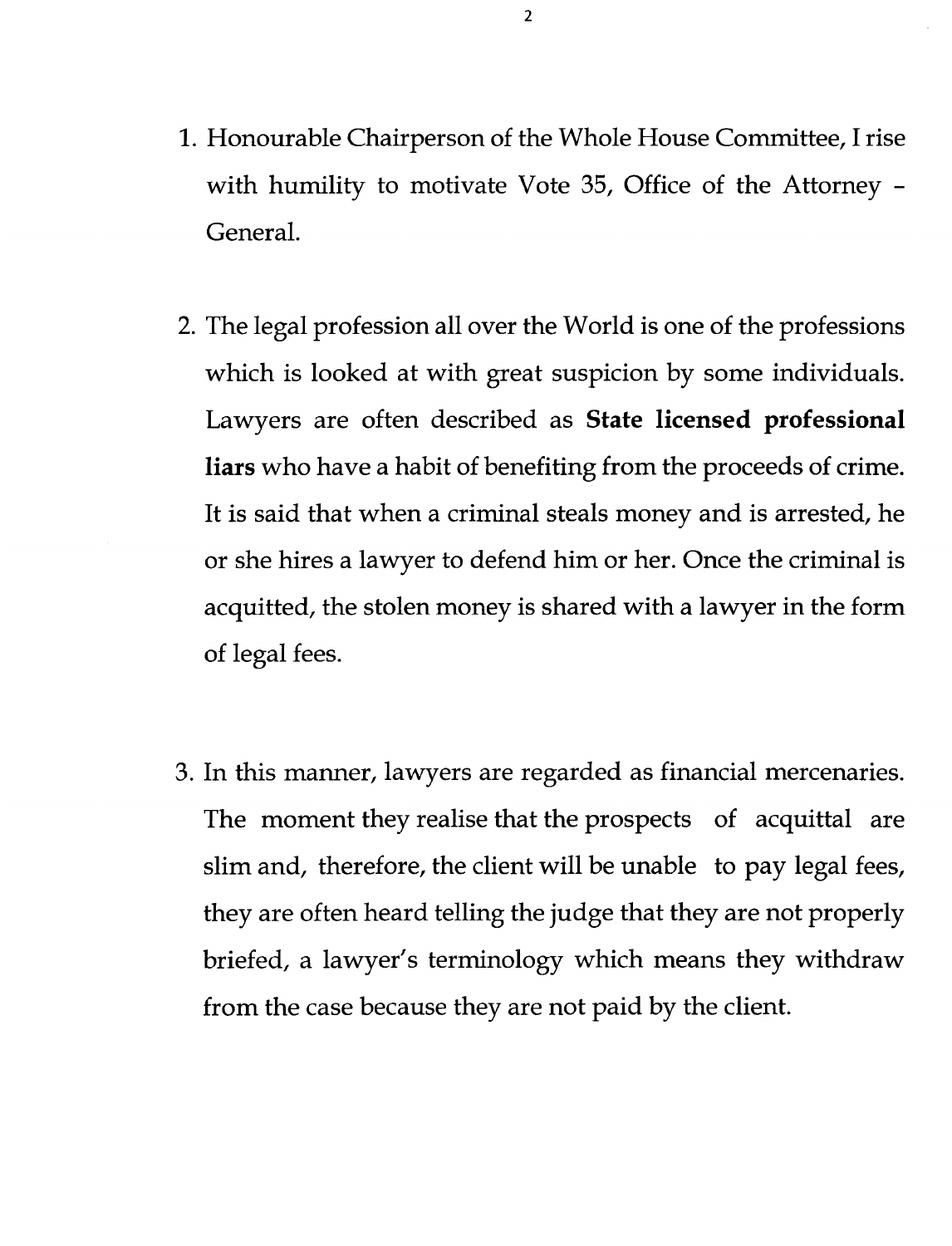- 4. Honourable Chairperson of the Whole House Committee, the same persons who do not like lawyers, when they are in trouble they are heard saying **don't talk to me, talk to my lawyer.**
- 5. Law is an important element in human existence. It regulates the behaviour of society with an ultimate aim of maintaining peace and harmony. In the 21st century, we cannot imagine a nation State which can exist without laws. Equally we cannot imagine the existence of a modern law without the role of a lawyer. It is in this context that I am motivating Vote 35, Office of the Attorney-General. In addition, I want to point out that this is not an annual report, it is a budget motivation which is required to be in line with the Appropriation Bill as tabled by the Honourable Minister of Finance.
- 6. The annual report, which will be full of details, will be presented to this august House at a later stage. It is against this background that my motivation will be reasonable in length.

**Honourable Chairperson,**

**Honourable Members,**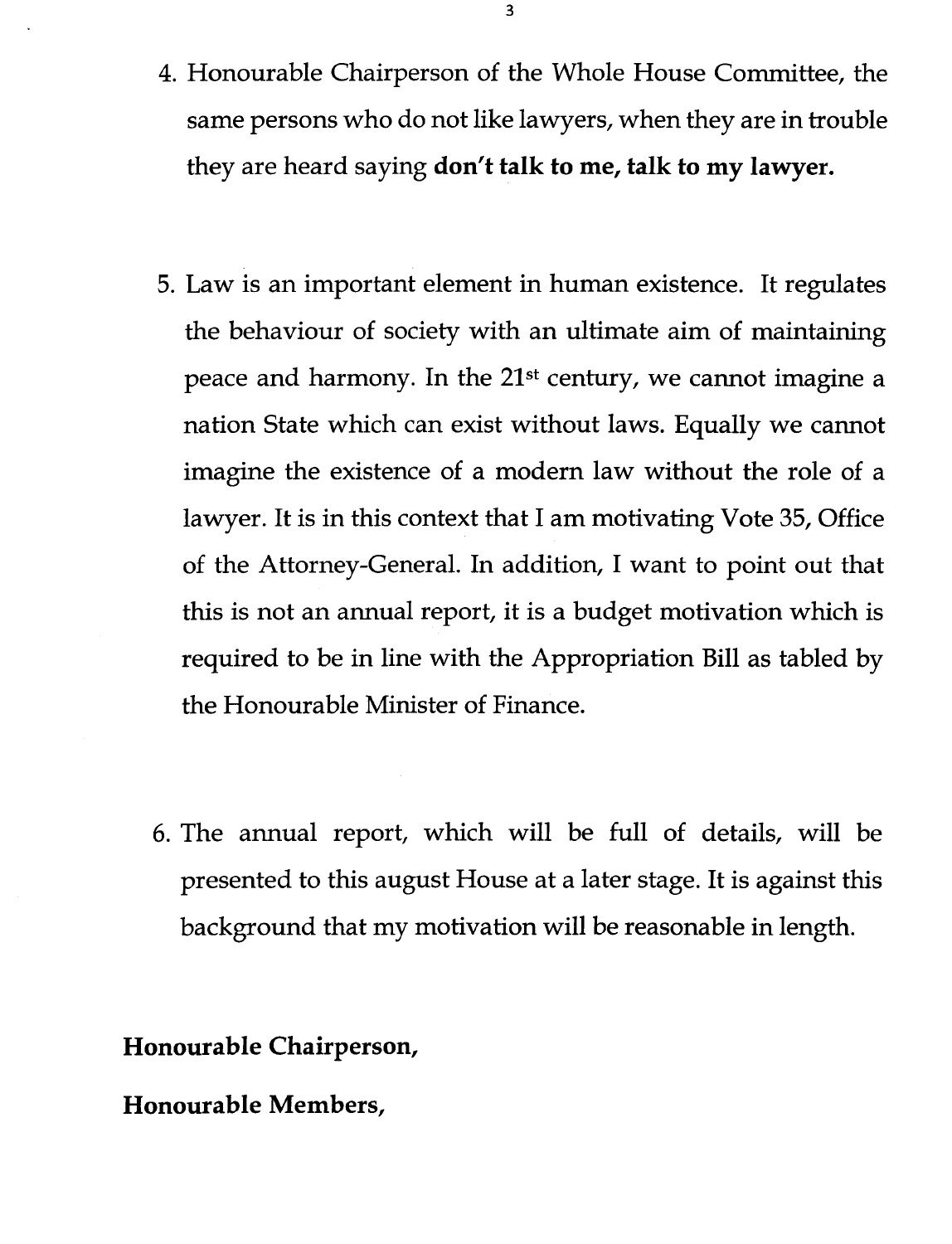- 7. Vote 35 is sub-divided into five programmes in line with the Medium Term Expenditure framework, namely, Office of the Attorney General; Central Administration; Legal Advice; Civil Litigation and Prosecutor-General. The total amount that is requested for all these programmes is **Two Hundred and One Million, Seven Hundred and Forty-Seven Thousand Namibia Dollars (201,747,000).I** now turn to individual programmes.
- 8. **Programme 1- Office of the Attorney-General.** Chapter 9 Article 87 of the Namibian Constitution provides the powers and functions of the Attorney-General as:

"(a) To exercise the final responsibility for the office of the Prosecutor-General;

- (b) To be principal legal advisor to the President and Government;
- (c) To take all action necessary for the protection and upholding of the Constitution; and
- (d) To perform all such functions and duties as may be assigned to the Attorney-General by Act of parliament."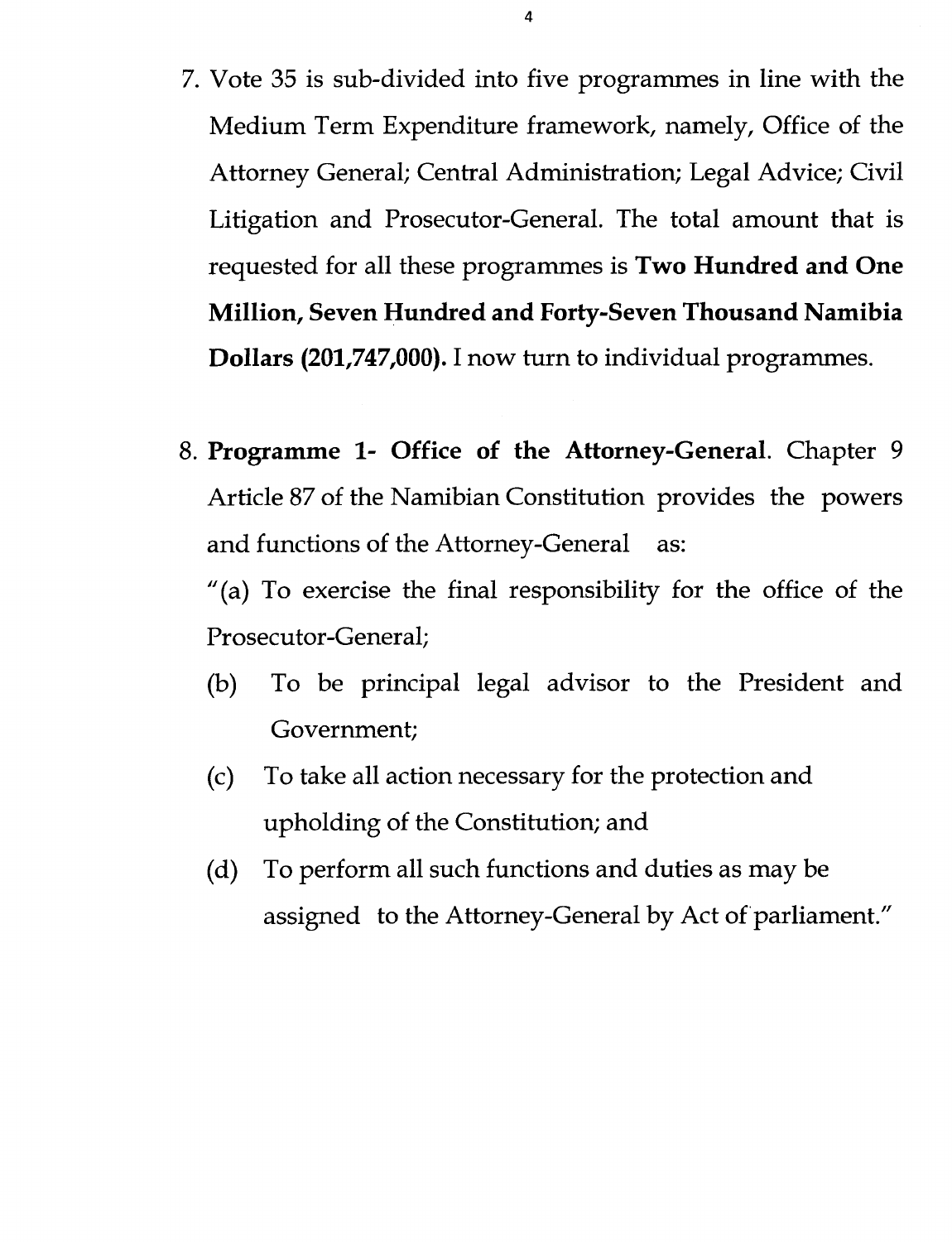- 9. Under this Programme, an amount of **Two Million, One Hundred And Sixty-One Thousand, Six Hundred and Thirty-Seven Namibia Dollars (N\$2,161,637)** is requested to cover salaries, travel and entertainment of three persons, including myself, who are covered under the Programme.
- 10.**Programme 2-Central Administration.** Central administration plays an important function in the Office of the Attorneygeneral. An amount of **Thirty-Six Million, Six Hundred and Sixty-Five Thousand, Five Hundred and One Namibia Dollars (N\$36,665,501)** is requested.
- 11.The requested amount will cover salaries of staff members who work in the directorate,  $S\&T$ , materials and supplies, transport, maintenance expenses, utilities, printing, case management, transcription fees, property rentals and membership fees.
- 12.**Programme 3- Legal Advice.** An amount of **Twenty-Seven Million, Seven Hundred and Twelve Thousand, Three Hundred and Thirty-Four Namibia Dollars (N\$27,712,334)** is requested.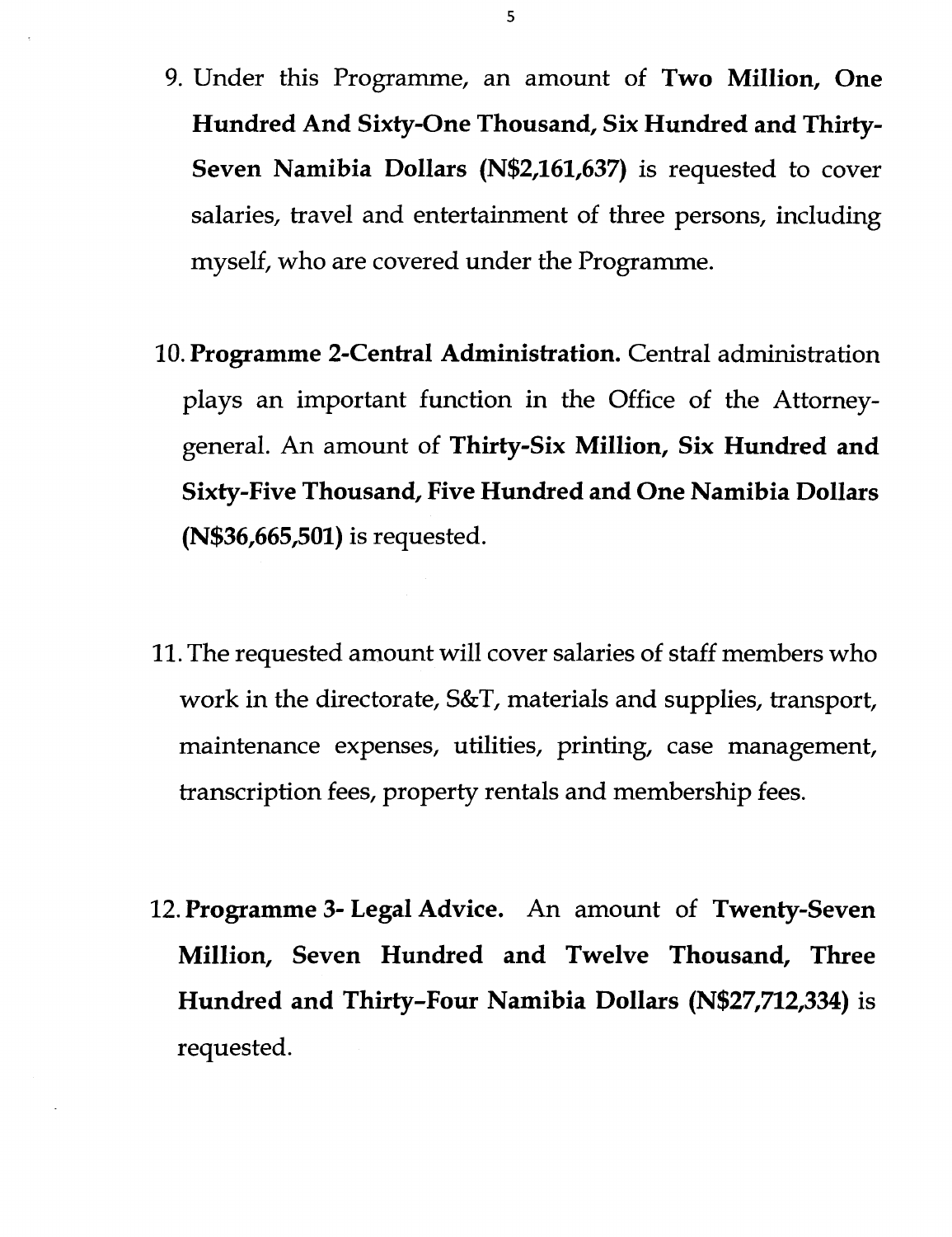- 13.The requested amount will cover the salaries of staff and S&T who are employed in the Directorate. The Legal staff of the Directorate are required to accompany delegates of other Offices, Ministries and Agencies whenever there are negotiations or meetings at the official levels at institutions such as the United Nations, the African union, SADC, and SACU.In addition, negotiations at bilateral levels also require legal advice before agreements are concluded. This Directorate plays an important role in assisting the Attorney-General to render legal advice to all Offices, Ministries and Agencies. The Directorate also renders legal advice to Regional and Local Authority Councils via the line Ministry of Urban and Rural Development. On average, the Directorate receives about Seventy-four (74) new files each month for legal advice. Out of 131 staff members of the establishment, only 50 positions are currently filled.
- 14.**Programme 4 -Civil Litigation.** An amount of **Forty-Two Million, Nine Hundred And Ninety-Three Thousand, Six Hundred and Ninety-Three Namibia Dollars** (N\$42,993,693) is requested. Apart from the Namibian Constitution, the Government- Attorney exercises functions in terms of Government Attorney Proclamation No. 161 of 1982.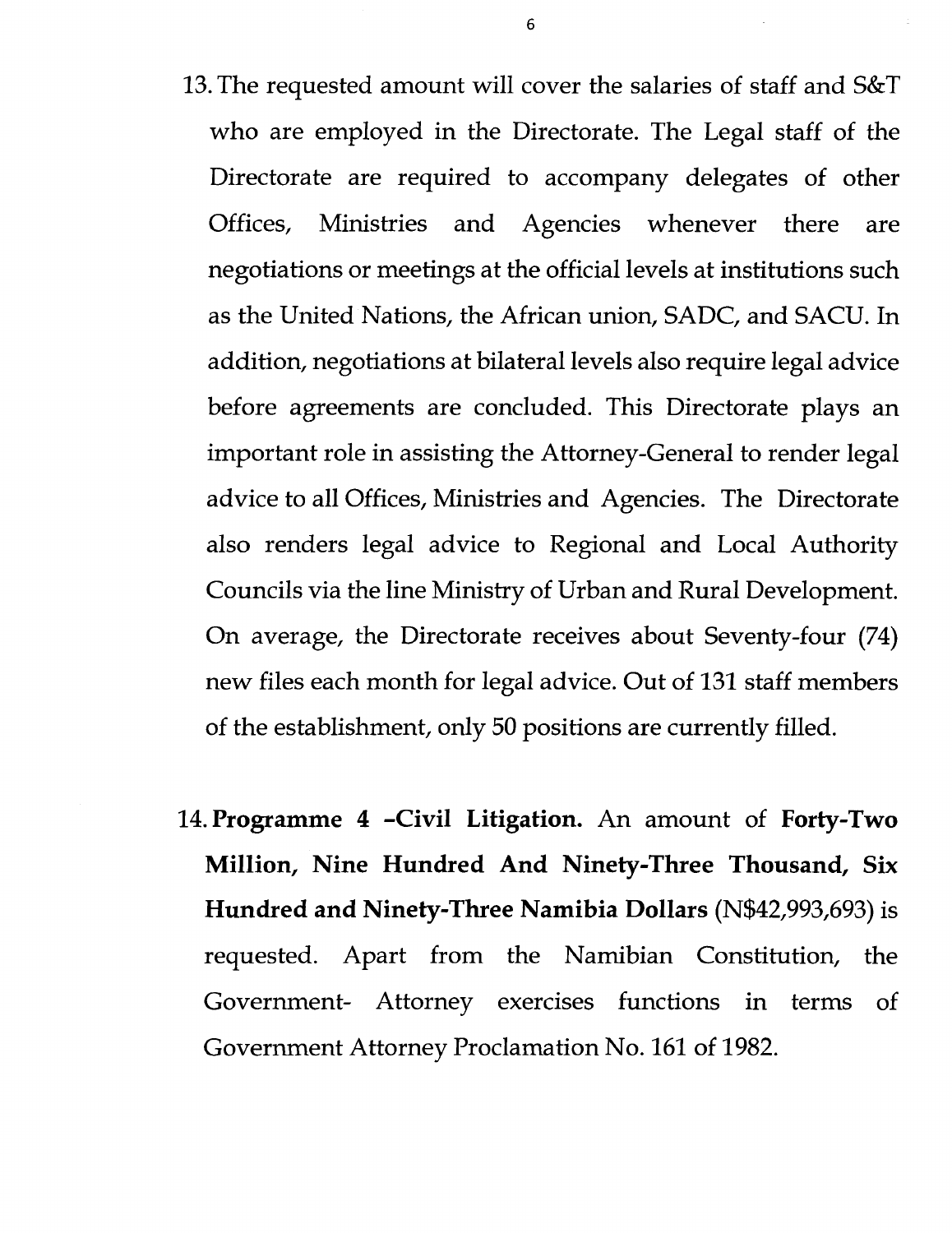- 15.The requested amount will cover salaries and S&T for the Directorate, as well as legal costs as a result of civil litigation in all our courts. The Directorate plays an important role in the Office of the Attorney-General in that it is used as fire brigade during civil litigation. It represents the Government in all civil litigation in all the courts. In addition, it represents all civil servants in litigation which arise in the performance of their duties. It also institutes legal proceedings aimed at recovering money or property on behalf of the Government arising from contractual relations or damage caused to the State as a result of negligence of third parties. In addition, it institutes legal proceedings to recover costs awarded to the State in legal proceedings. During the 2017/2018 financial year, the Directorate handled 1,204 cases out of which 600 were motor vehicle accident cases.
- 16.Allow me, Honourable Chairperson, to point out that the measure of success in any litigation is not whether the Government has won or lost the case, the true measure of Government success should be whether justice between the parties is done.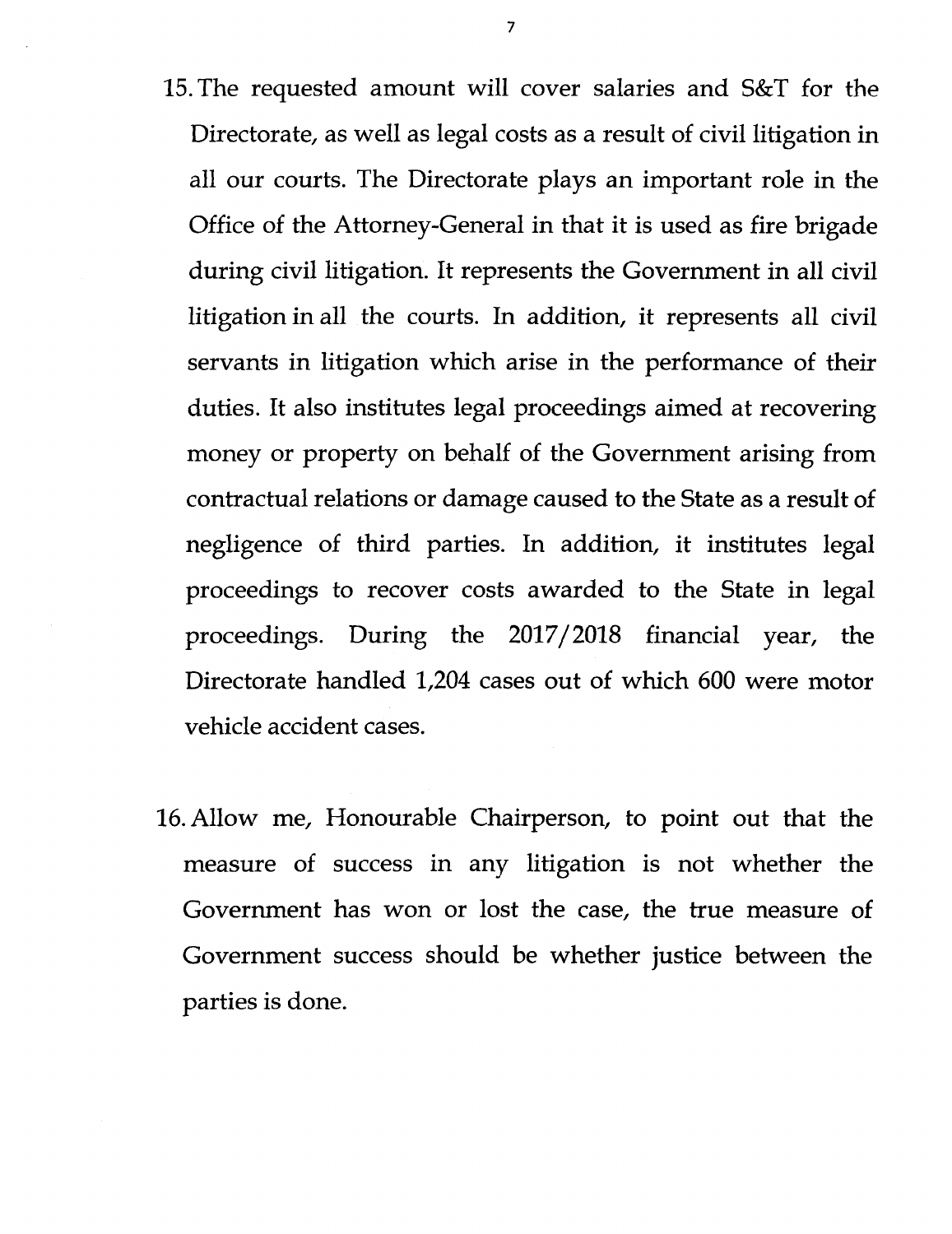To me the fundamental issue is that Namibia is a constitutional democracy with an independent judiciary which must seek to disperse justice to all the parties, including the State.

17.**Programme 5- Prosecutor-General.** An amount of **Ninety-Two Million, Two Hundred And Thirteen Thousand, Eight Hundred and Thirty Five Namibia Dollars (N\$92,213,835)** is requested.

### **Honourable Chairperson,**

#### **Honourable Members,**

18.The Prosecutor-General exercises her powers and functions in terms of Chapter 9 Article 88 (2) of the Namibian Constitution. The most important among them are:

"(a) To prosecute  $\ldots$  in the name of the Republic of Namibia in criminal proceedings; and

(b) To prosecute and defend appeals in criminal proceedings in the High Court and the Supreme Court."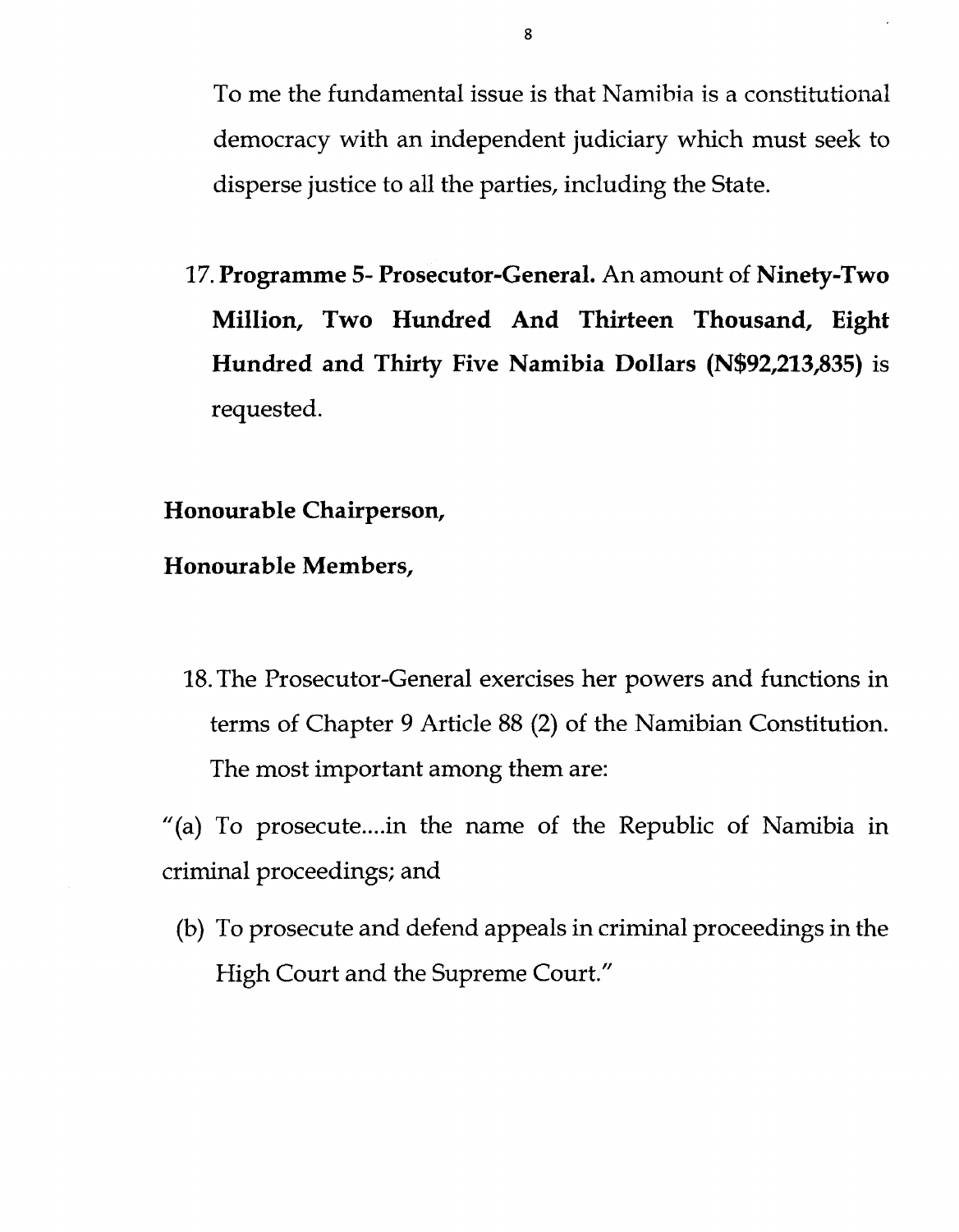Currently, the staff establishment of the Office is 203 but only 172 are filled. Honourable Members have already been provided with criminal case statistics at all levels of our courts by the Honourable Minister of Justice when he motivated the Vote of the Judiciary. I, therefore, do not wish to bore the Honourable Members with the same figures.

## **Honourable Chairperson,**

#### **Honourable Members,**

19.Allow me to conclude by saying that my office is open to engage with all our stakeholders in order to find a solution to the problems facing our nation. Very soon I will engage in face to face consultations with relevant stakeholders so that weaknesses of my office can be identified and addressed in order to promote efficient service delivery to our nation. In some cases, there will be a need to produce manuals to guide staff members in Offices, Ministries and Agencies. I am also willing to coordinate with the School of Law of the University of Namibia so that interested learners, particularly senior students, can be involved with my Office at an early stage given the fact that most graduates from UNAM School of Law are employed by my Office upon completion.